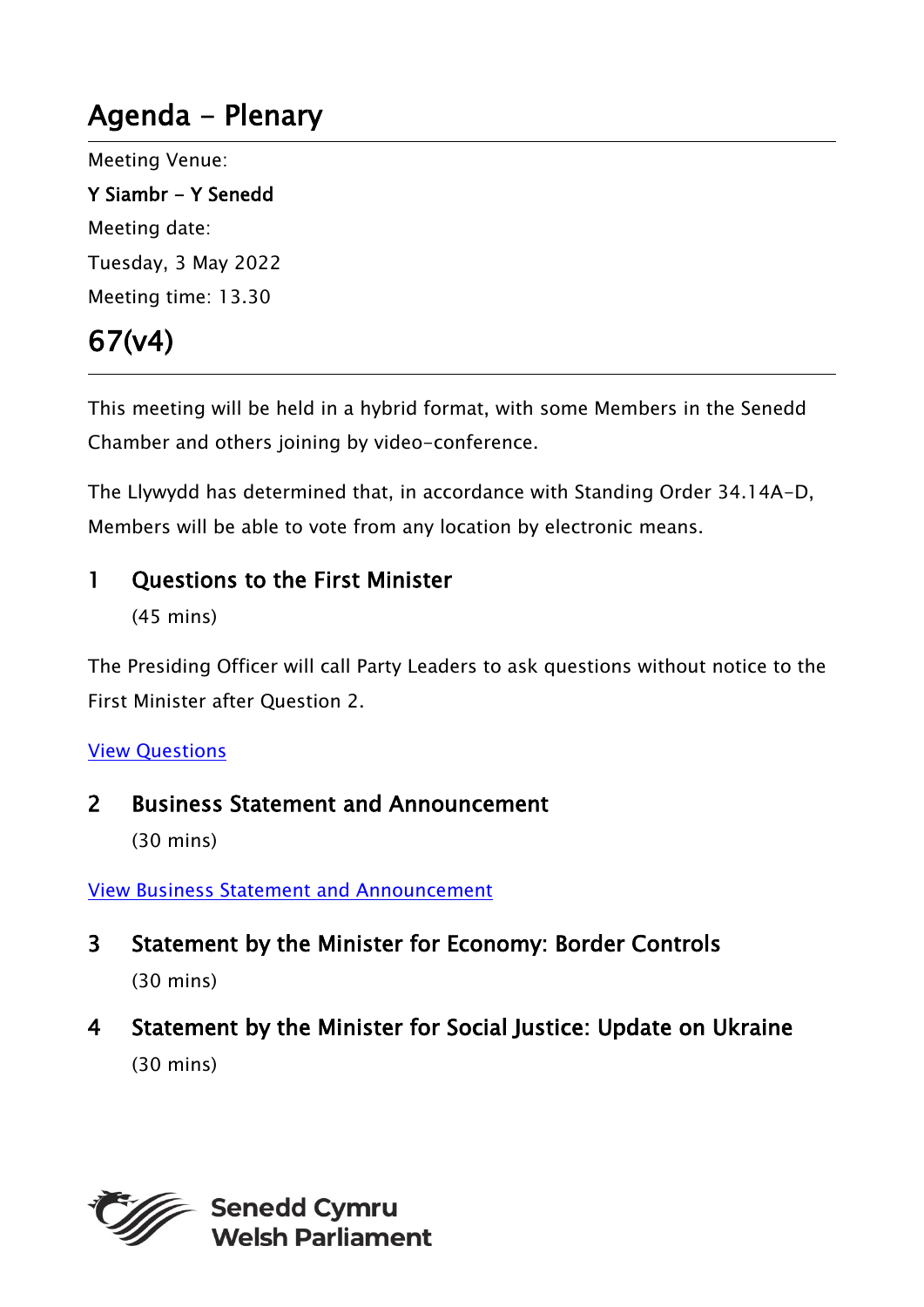## 5 Statement by the Minister for Education and Welsh Language: School Attendance

(30 mins)

## 6 Debate: Human Rights

(60 mins)

### NDM7991 [Lesley Griffiths \(Wrexham\)](https://business.senedd.wales/mgUserInfo.aspx?UID=154)

To propose that the Senedd:

1. Notes the Welsh Government's commitment to strengthen and advance human rights, equality and the protection of minority communities in Wales.

2. Notes with grave concern the repeated moves by the UK Government to erode human rights.

3. Believes that UK Government proposals to repeal the Human Rights Act risks undermining key protections for citizens and raises significant constitutional issues.

4. Believes the Police, Crime, Sentencing and Courts Bill undermines the rights of minority communities and jeopardises the right of lawful and peaceful protests.

5. Agrees with the United Nations Special Rapporteur that the Nationality and Borders Bill would seriously undermine the protection of human rights and lead to serious human rights violations.

6. Calls on the UK Government to reverse its regressive approach on Human Rights and the resulting constitutional violations.

[Human Rights Act Reform: A Modern Bill of Rights](https://www.gov.uk/government/consultations/human-rights-act-reform-a-modern-bill-of-rights)

[Police Crime Sentencing & Courts Bill](https://eur01.safelinks.protection.outlook.com/?url=https%3A%2F%2Fbills.parliament.uk%2Fbills%2F2839&data=05%7C01%7CHelen.Carey%40gov.wales%7C6d793e3daaae4e6b1e8708da269897e2%7Ca2cc36c592804ae78887d06dab89216b%7C0%7C0%7C637864734060743074%7CUnknown%7CTWFpbGZsb3d8eyJWIjoiMC4wLjAwMDAiLCJQIjoiV2luMzIiLCJBTiI6Ik1haWwiLCJXVCI6Mn0%3D%7C3000%7C%7C%7C&sdata=knPCV3NsBsGkITGNFkrVcYnFP7HuDYYGITATC7PWov4%3D&reserved=0)

[Nationality & Borders Bill](https://eur01.safelinks.protection.outlook.com/?url=https%3A%2F%2Fbills.parliament.uk%2Fbills%2F3023&data=05%7C01%7CHelen.Carey%40gov.wales%7C6d793e3daaae4e6b1e8708da269897e2%7Ca2cc36c592804ae78887d06dab89216b%7C0%7C0%7C637864734060743074%7CUnknown%7CTWFpbGZsb3d8eyJWIjoiMC4wLjAwMDAiLCJQIjoiV2luMzIiLCJBTiI6Ik1haWwiLCJXVCI6Mn0%3D%7C3000%7C%7C%7C&sdata=2cSk4EzSpdR%2Fje5UYA46j1SmL1Vb%2BZ1ufLmQuGuQpMc%3D&reserved=0)

## Co-submitters

[Sian Gwenllian \(Arfon\)](https://business.senedd.wales/mgUserInfo.aspx?UID=4981)